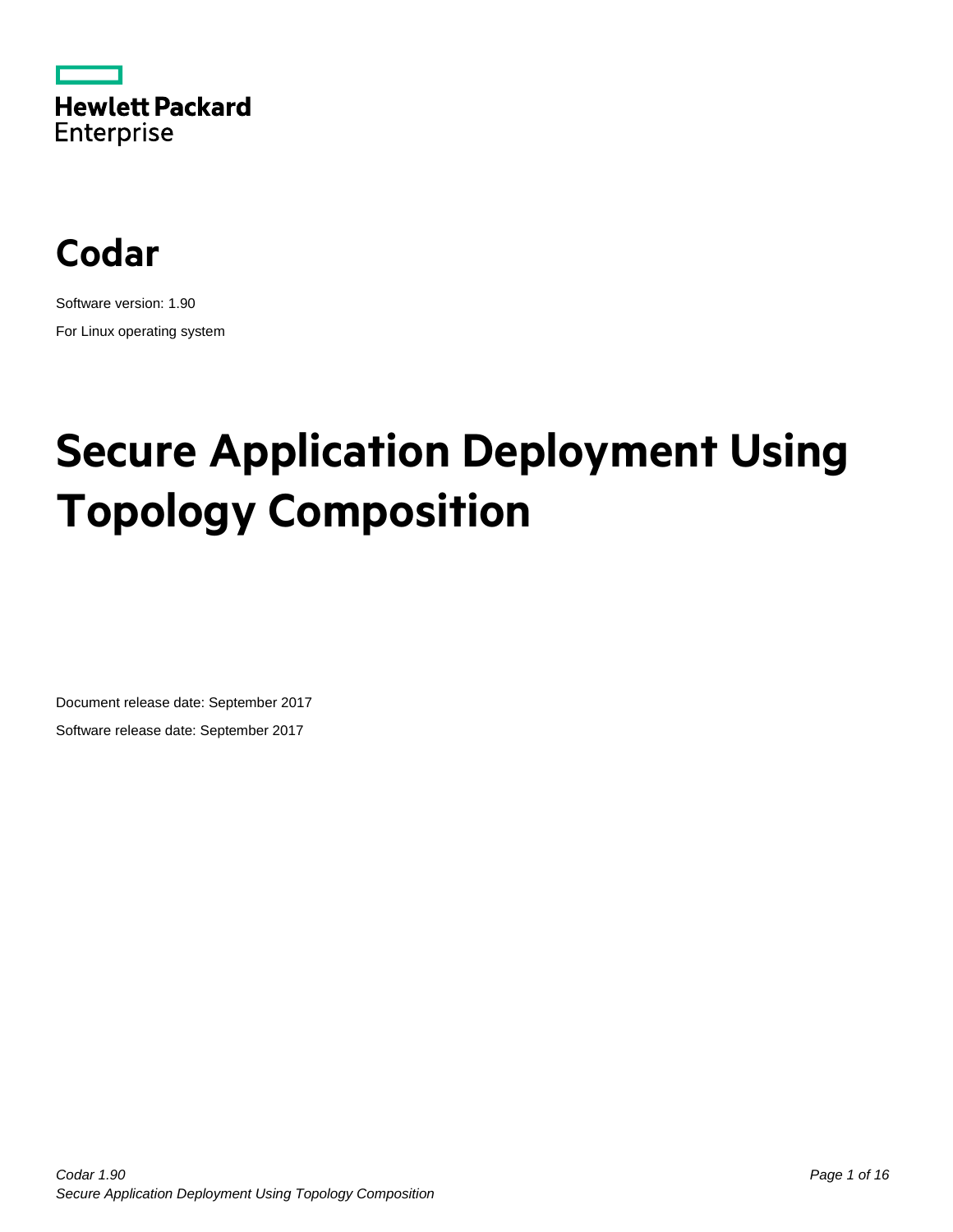# <span id="page-1-0"></span>Legal notices

#### Warranty

The only warranties for Hewlett Packard Enterprise products and services are set forth in the express warranty statements accompanying such products and services. Nothing herein should be construed as constituting an additional warranty. Hewlett Packard Enterprise shall not be liable for technical or editorial errors or omissions contained herein. The information contained herein is subject to change without notice.

#### Restricted rights legend

Confidential computer software. Valid license from Hewlett Packard Enterprise required for possession, use or copying. Consistent with FAR 12.211 and 12.212, Commercial Computer Software, Computer Software Documentation, and Technical Data for Commercial Items are licensed to the U.S. Government under vendor's standard commercial license.

#### Copyright notice

© Copyright 2016 Hewlett Packard Enterprise Development LP

#### Trademark notices

Adobe® is a trademark of Adobe Systems Incorporated.

Microsoft® and Windows® are U.S. registered trademarks of Microsoft Corporation.

Oracle and Java are registered trademarks of Oracle and/or its affiliates.

UNIX® is a registered trademark of The Open Group.

RED HAT READY™ Logo and RED HAT CERTIFIED PARTNER™ Logo are trademarks of Red Hat, Inc.

The OpenStack word mark and the Square O Design, together or apart, are trademarks or registered trademarks of OpenStack Foundation in the United States and other countries, and are used with the OpenStack Foundation's permission.

#### Documentation updates

To check for recent updates or to verify that you are using the most recent edition of a document, go to the following URL and sign-in or register: [https://softwaresupport.hpe.com.](https://softwaresupport.hpe.com./)

Select Manuals from the Dashboard menu to view all available documentation. Use the search and filter functions to find documentation, whitepapers, and other information sources.

You will also receive updated or new editions if you subscribe to the appropriate product support service. Contact your Hewlett Packard Enterprise sales representative for details.

#### Support

Visit the Hewlett Packard Enterprise Software Support Online web site a[t https://softwaresupport.hpe.com.](https://softwaresupport.hpe.com/)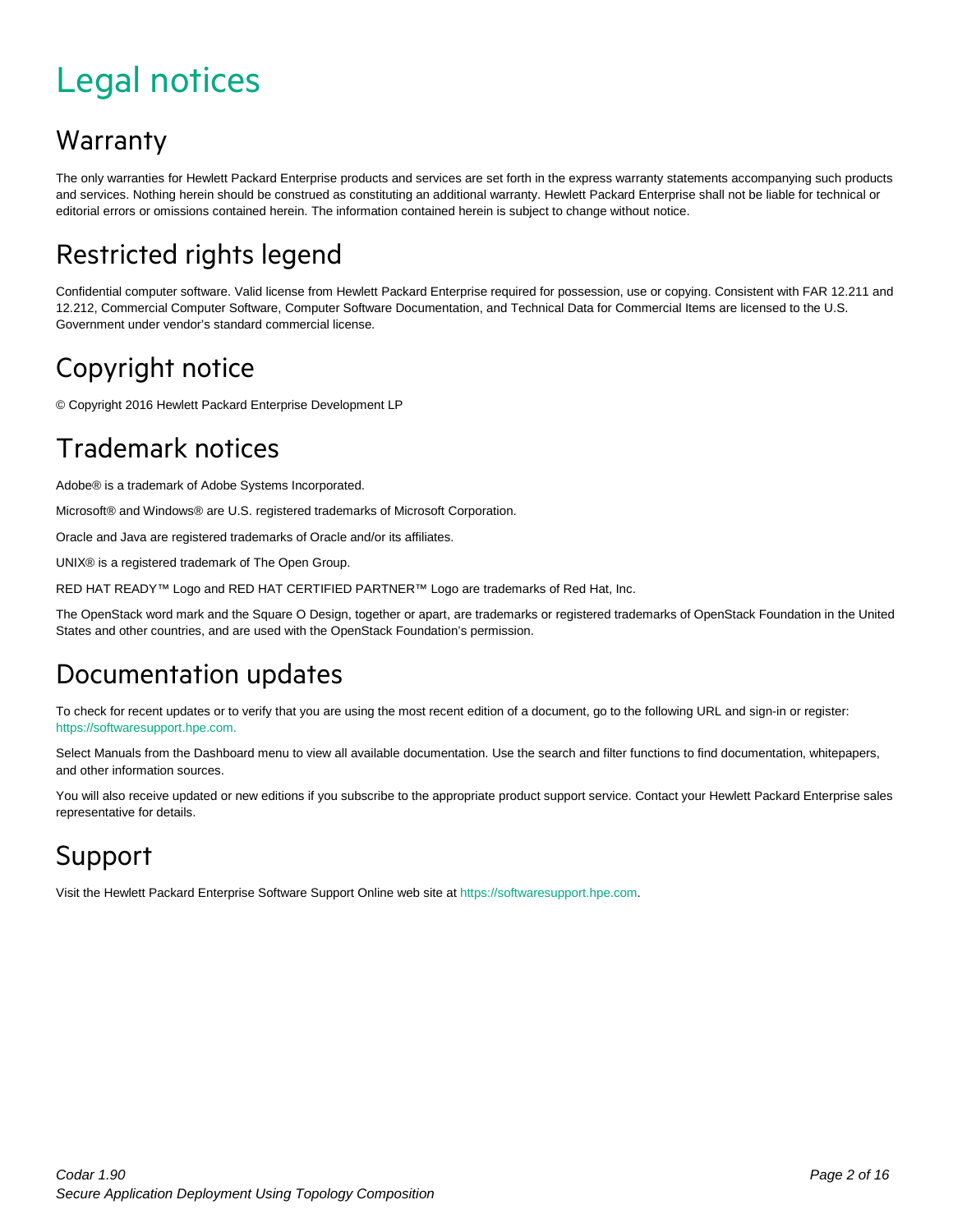# **Contents**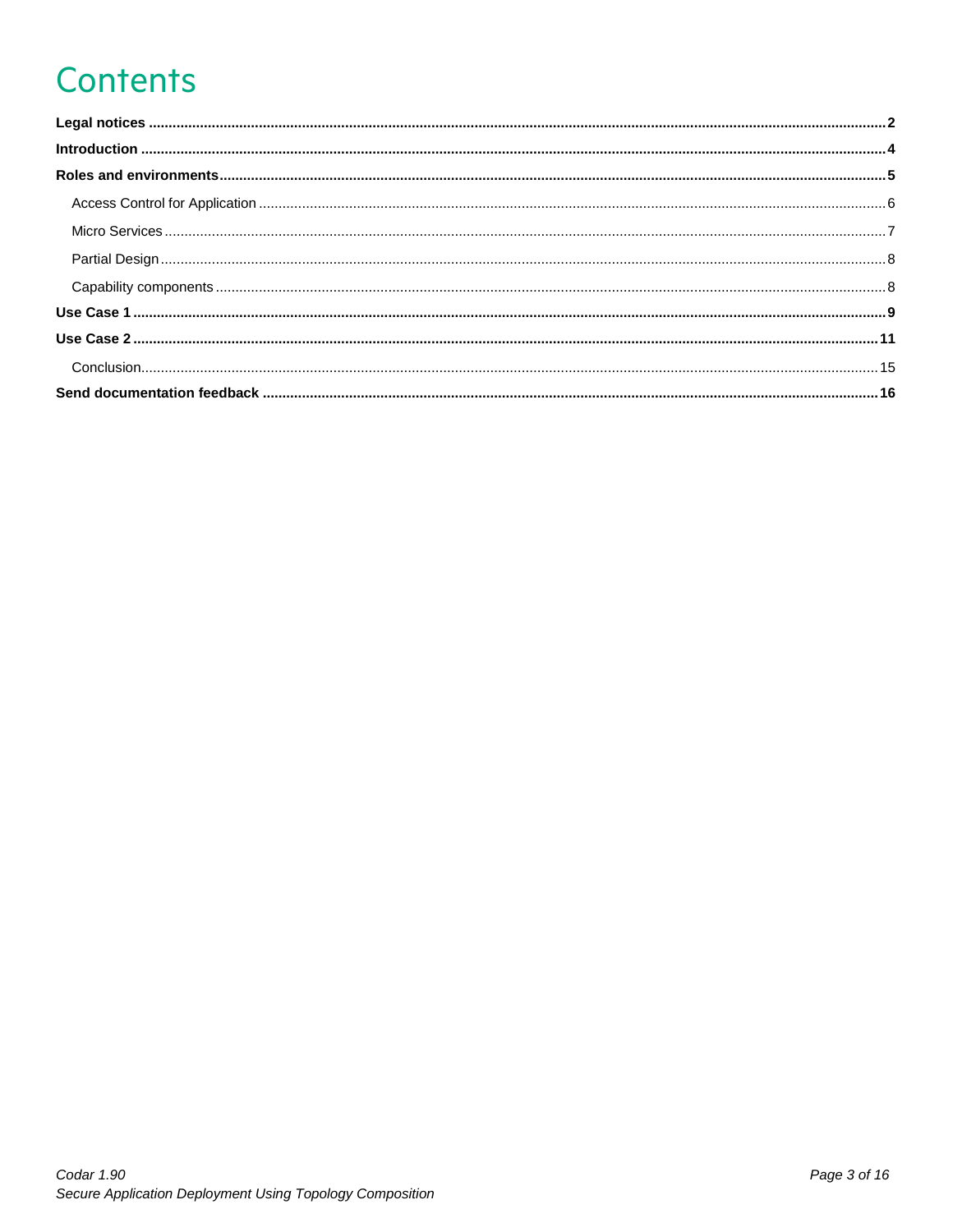# <span id="page-3-0"></span>Introduction

The HPE Codar resource provider provides integrations with multiple infrastructure resource providers such as VMWare, Amazon Web Services, OpenStack etc. These infrastructure will be used to host middleware software such as application servers, database servers, web servers etc. Each of these infrastructure providers can be used in different lifecycle environments based on the requirement, feasibility and advantage.

HPE Codar provides modelling capability to deploy these software, application on the dedicated infrastructure across different environments. This modeling capability comes from different resources such as HPE Operations Orchestration workflow, Opscode Chef Cookbooks, HPE Server Automation software policies, Puppet etc. An application design includes many components that are catered to provision the infrastructure and install software and application. It is most important to create infrastructure based on the lifecycle environment to avoid misuse of virtual machines by different persona who are part of different teams such as development, testing, and release management. There are various **personas** introduced in HPE Codar like architect, developer, tester, and application release manager which can operate on these environment or lifecycle stages.

**Topology Composition**, a feature introduced in HPE Codar, provides a sophisticated and secure way to deploy applications on elevated and non-elevated environments thus allowing end users to select the infrastructure meant to be used only by them. This proactively secures the elevated environment. This technical documentation will help the end users to understand this feature based on use cases described and implement the feature based on the samples provided. Refer to HPE Codar Help guide for a detailed description of this feature.



**Figure1:** Topology Composition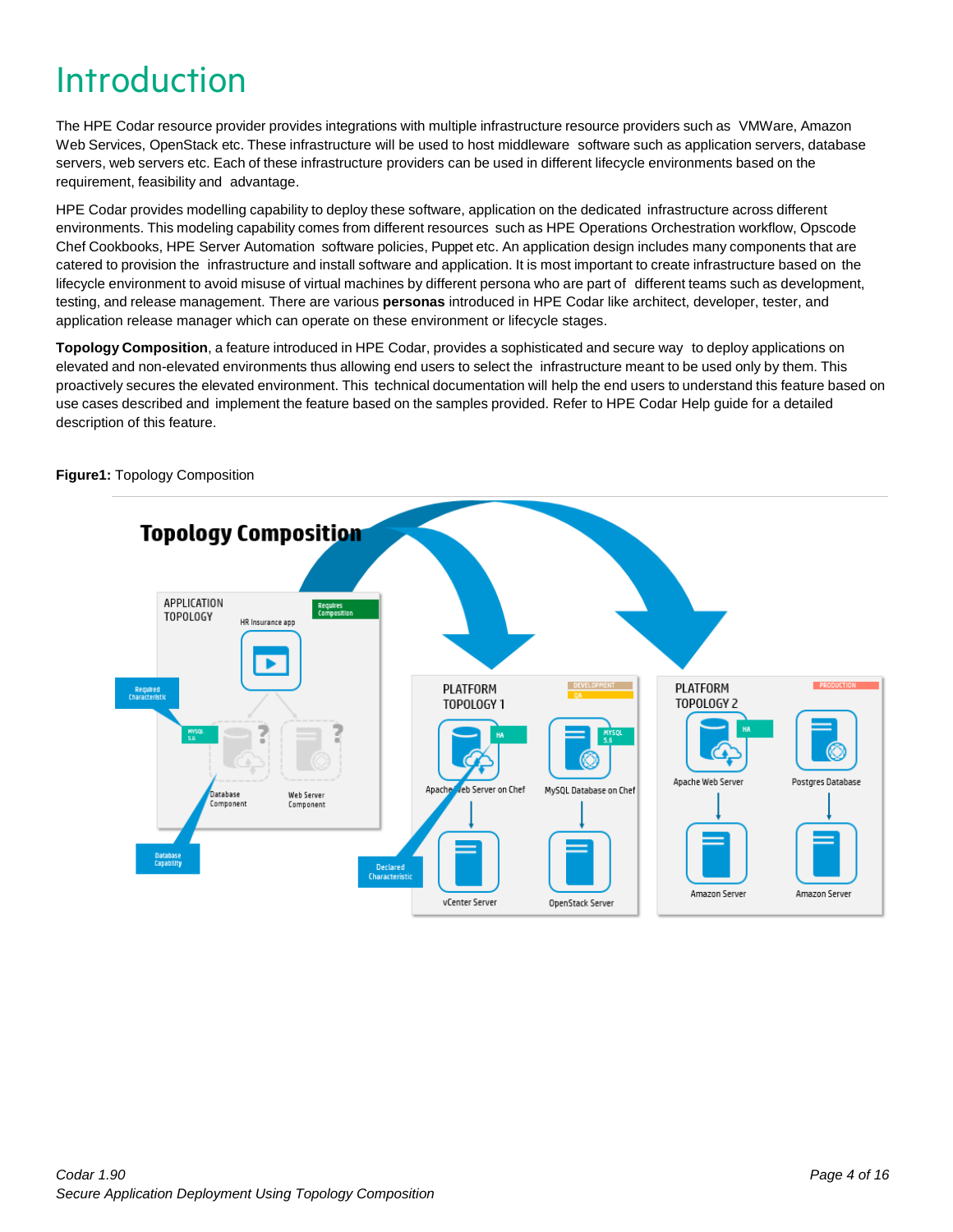# <span id="page-4-0"></span>Roles and environments

There are four roles available out of the box in HPE Codar: developer, tester, application release manager, and application architect. Three of these roles (developer, tester, and application release manager) can be associated with different lifecycle environments such as development, testing, staging, and production. Each of these personas can deploy the application to verify and validate whether the application functions as expected and the same build version can be promoted to the next stage once it is verified by these users.



**Figure2**: Roles and environment association

An application architect role is to create application and infrastructure designs in order to allow other personas to deploy the application on the infrastructure associated with the respective lifecycle environment. The LDAP/AD user groups which maps to various roles or personas are configured in the "Provider" Organization from which the product will use those groups to validate the authentication and authorization.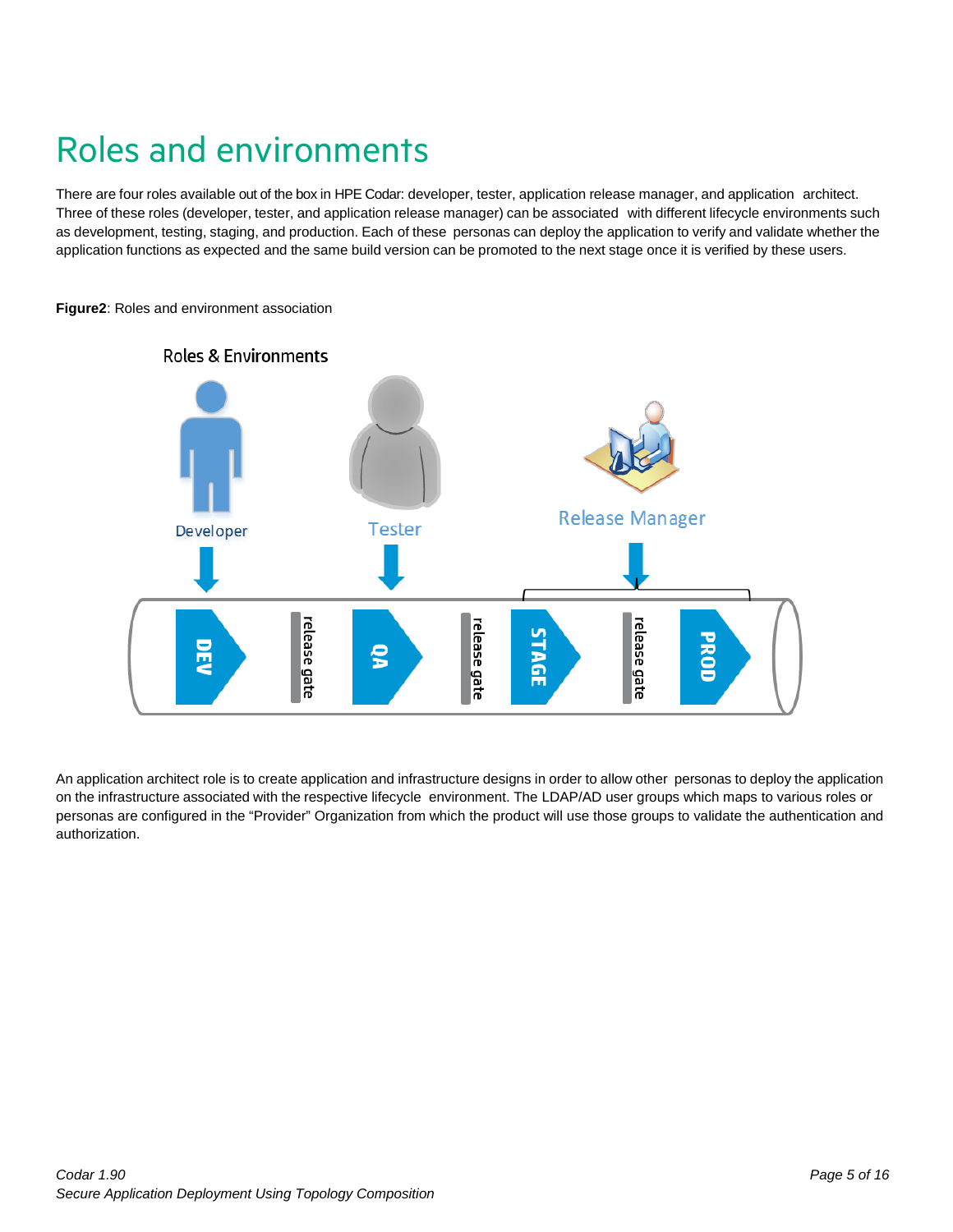

### <span id="page-5-0"></span>Access Control for Application

An application can be protected by preventing the users who are not allowed to access the release pipeline using the Access Control feature in HPE Codar. In other sense, allow only required users to access application release pipeline.

A group of users can be associated with release pipeline as shown below, in order to secure access only for the users in that group.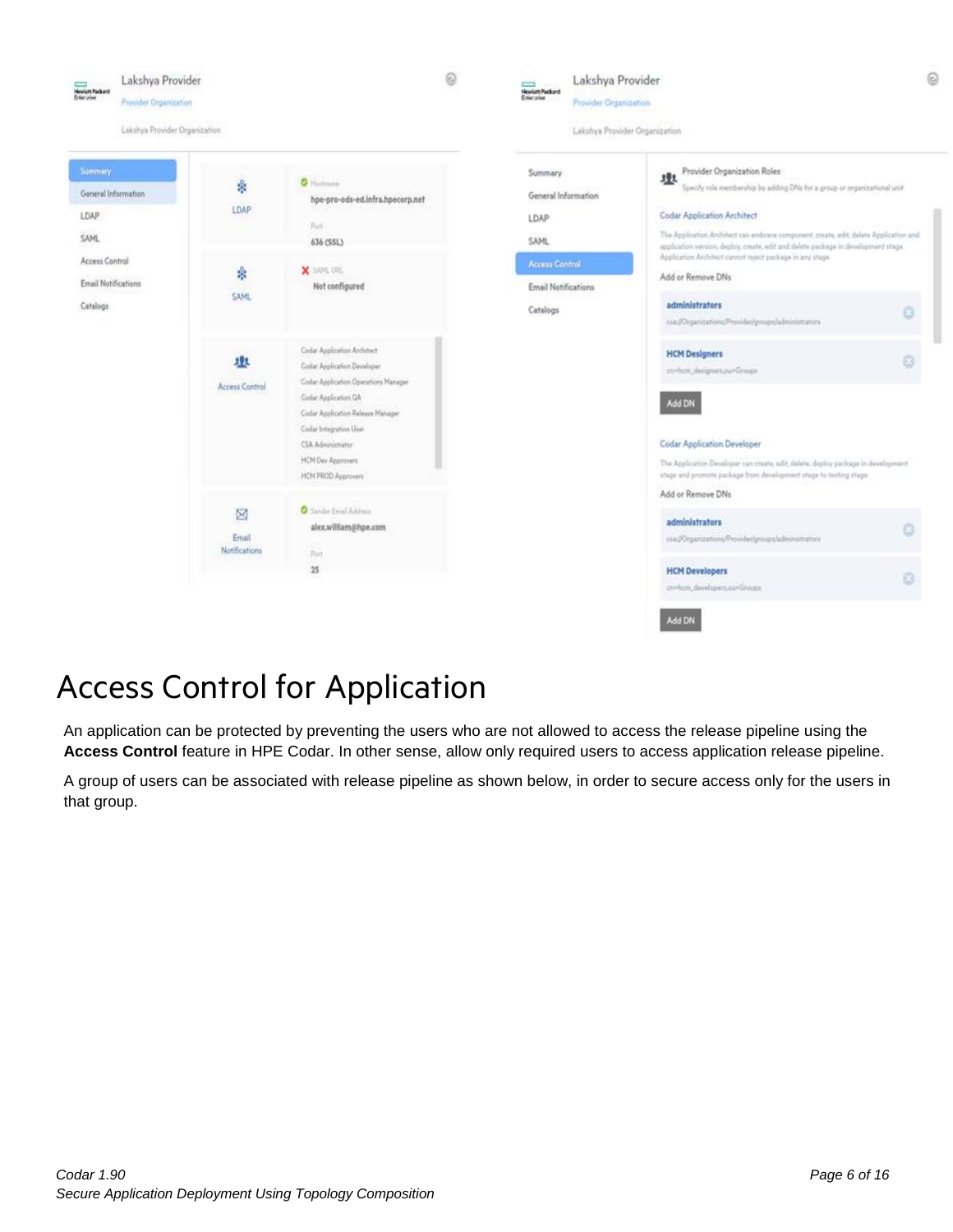| $\equiv$<br>Release Pipeline                 | CODAR                                                           | $\circ$<br>alexwilliam@hpe.com 8                |
|----------------------------------------------|-----------------------------------------------------------------|-------------------------------------------------|
| $\blacksquare$<br><b>Topology Designs</b>    | ◎<br>HCM Suite Deployment Blueprint (1.0.0)                     |                                                 |
| Existing Infrastructure Sample Design        | <b>Pipeline Statistics</b><br><b>Access Control</b><br>Versions |                                                 |
| Blueprint (1,0,0)                            |                                                                 | $\hbox{\tt Q}$                                  |
| PerClinic Application on AWS                 | <b>Access Control</b>                                           | $\vert x \vert$<br>By Roles<br>Manage<br>Seinch |
| Pr PetClinic Application on Existing Servers | Codar Application Architect                                     |                                                 |
| PetClinic Application on vCenter             | hcm-designers                                                   |                                                 |
| PerClinic Application with Load Balancer     | සි                                                              |                                                 |
| Petclinic Docker with Dockerfile Raw Input   |                                                                 |                                                 |
|                                              | Codar Application Developer                                     |                                                 |
|                                              | hcm-developers<br>සි                                            |                                                 |
|                                              | Codar Application Operations Manager                            |                                                 |
|                                              | hcm-qa<br>සි                                                    |                                                 |
|                                              | CSA Administrator                                               |                                                 |
|                                              | hcm-codar-administrator<br>ඎ                                    |                                                 |

### <span id="page-6-0"></span>Micro Services

A micro service is an individual infra service which can cater to individual application tier which could be application server tier or database server tier which can be tied to one or more life cycle. The micro service can be created with variety of combinations varying from infrastructure to platform software

#### Illustrative Example

Consider a three-tier application that must be tested across different lifecycle environments by different personas and finally deployed in production. The following example is of a sample application called PetClinic that must be deployed and tested by various roles across development, test, staging, and production environments. This is a three tier application that has an infrastructure layer, middleware layer, and an application layer. The infrastructure can either be provisioned from VMware or can be existing infrastructure or can be from public cloud vendors such as Amazon Web Services or HPE Helion based on the requirement. The middleware layer installs Tomcat and MySQL server. The last layer is the application layer that contains components to configure the MySQL database required for this application and to deploy the "petclinic.war" application on the Tomcat server.

**Figure3**: Sample PetClinic Application Design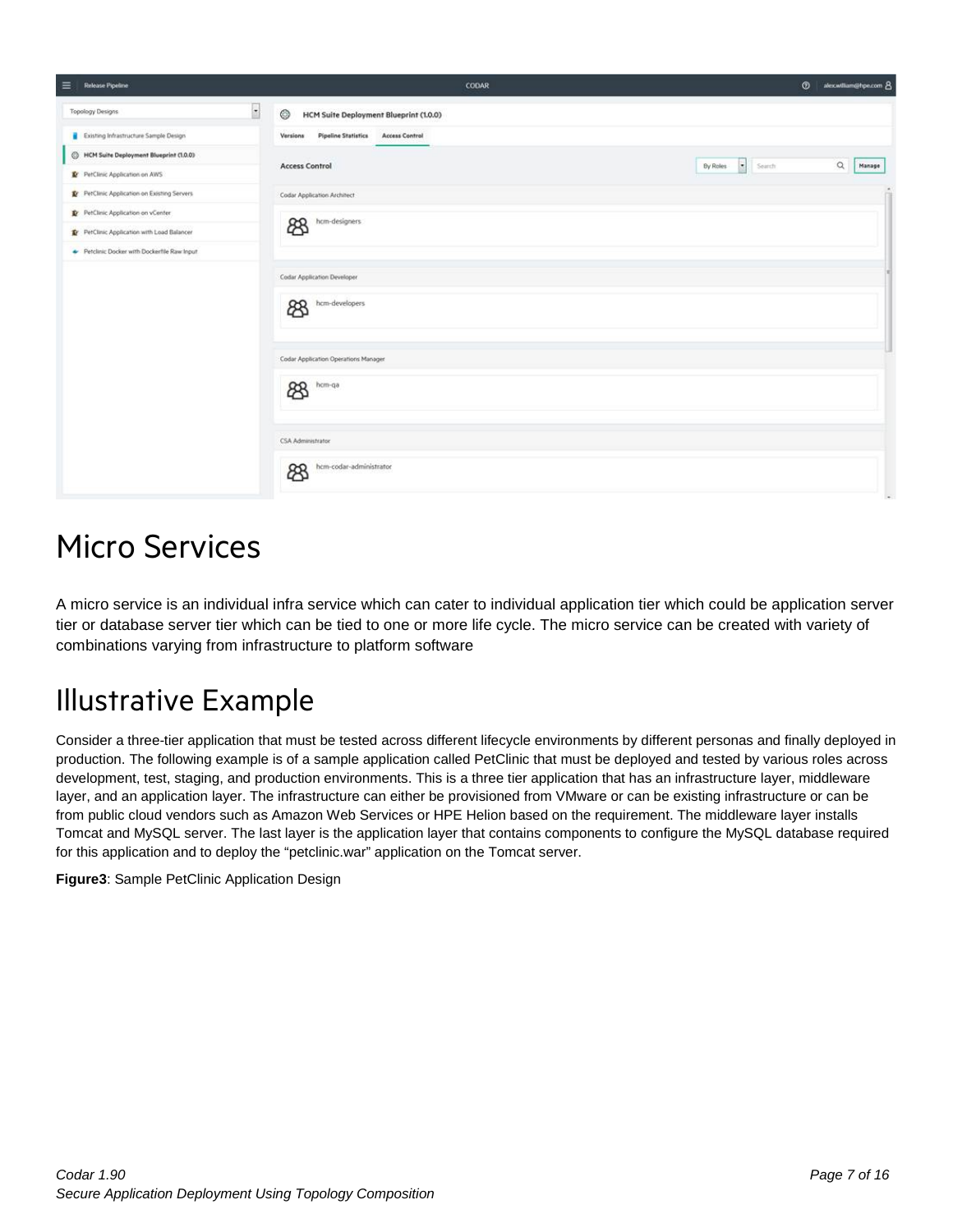

# <span id="page-7-0"></span>Partial Design

The application design shown in Figure3 is a complete design that contains middleware components and the infrastructure component. This design can be used to provision new virtual machines, install middleware software, and deploy the application. In the core of this application design are two components: "PetClinic DB Conf" and "PetClinic Application". These two components help the user deploy the PetClinic application on the required infrastructure. These two components can be modeled in a separate application design and can be used to set a relationship, which in Codar terminology is called a *partial design*.

# <span id="page-7-1"></span>Capability components

#### What are capabilities?

Codar brings in some of the out-of-the-box components that are used to associate a component that are capable of exposing certain characteristics. A characteristic of a component is its capability to install an application server, database server, or a web server. The component can be associated with the out-of-the-box Capabilities tab by adding a supported capability.

A partial design can have these capabilities components set as a relationship with the core components in order to deploy the application on the required infrastructure by selecting the filtered infrastructure during deployment time. This is explained in detail using the following use cases.

**Figure 4**: Out-of-the-box capabilities components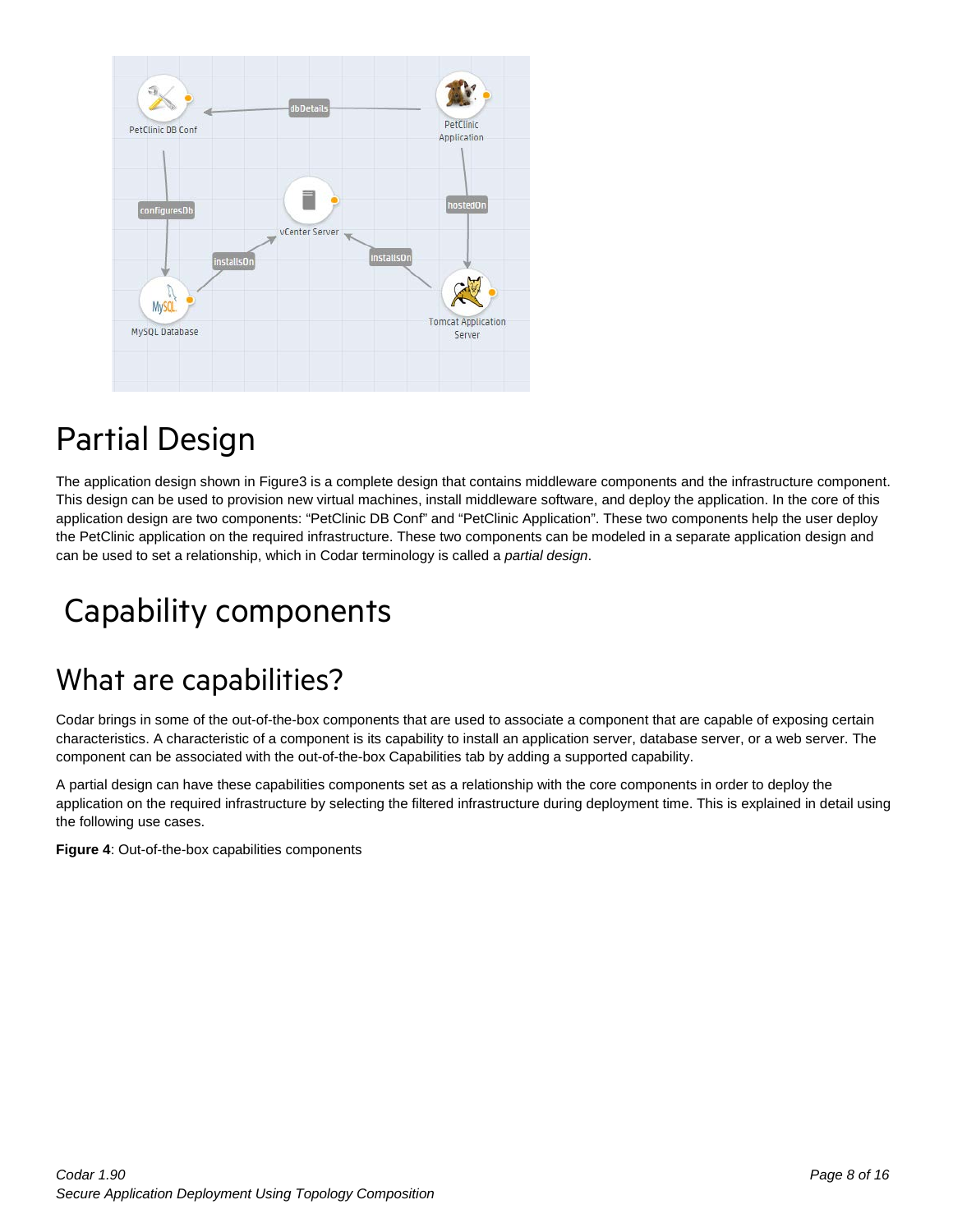| ≡<br><b>Topology Components</b> |                | CODAR                                                                                                                                                                                                                                                 | $\circ$<br>alex.william@hpe.com 8 |
|---------------------------------|----------------|-------------------------------------------------------------------------------------------------------------------------------------------------------------------------------------------------------------------------------------------------------|-----------------------------------|
| By Tag                          | $\blacksquare$ | All Components (5 Items)<br>capa                                                                                                                                                                                                                      | Q<br>G                            |
| All Components                  | o              |                                                                                                                                                                                                                                                       |                                   |
| · Docker                        | ۰              | Application Server (1)<br>$\equiv$<br>Application Server is a capability component that provides required properties for application servers. Application Server can be associated with concrete components that support this capability, for example |                                   |
| E HCM                           | o              | PHP and JBoss.                                                                                                                                                                                                                                        |                                   |
|                                 |                | Database Server (1)<br>Database Server is a capability component that provides required properties for database servers. Database Server can be associated with concrete components that support this capability, for example<br>Oracle and MySQL.    |                                   |
|                                 |                | Platform (1)<br>Platform is a capability component that provides required properties for platform software. Platform can be associated with concrete components that support this capability, for example Java and JNET.                              |                                   |
|                                 |                | Server (1)<br>Server is a capability component that provides required properties for servers. Server can be associated with concrete components that support this capability, for example vCenter Server and Amazon<br>Server.                        |                                   |
|                                 |                | Web Server (1)<br>$\equiv$<br>Web Server is a capability component that provides required properties for web servers. Web Server can be associated with concrete components that support this capability, for example Apache and IIS.                 |                                   |

**Figure 4.1**: An application server capability is set for the component that can install the Tomcat server

| $\equiv$<br><b>Topology Components</b>                                                                                                                                                                                                                        | CODAR           |                           | $\circ$<br>alex.william@hpe.com 8 |
|---------------------------------------------------------------------------------------------------------------------------------------------------------------------------------------------------------------------------------------------------------------|-----------------|---------------------------|-----------------------------------|
| 震<br><b>Tomcat Application Server (1)</b>                                                                                                                                                                                                                     |                 |                           | Ø                                 |
| Relationships<br>Operations<br>Capability<br>Characteristics<br>Properties<br>Overview                                                                                                                                                                        |                 |                           |                                   |
| Capability                                                                                                                                                                                                                                                    |                 |                           | Edit<br>Remove                    |
| Application Server (1)<br>〓<br>Application Server is a capability component that provides required properties for application servers. Application Server can be associated with concrete components that support this capability, for example PHP and JBoss. |                 |                           |                                   |
|                                                                                                                                                                                                                                                               |                 |                           |                                   |
| <b>Property Mappings</b>                                                                                                                                                                                                                                      |                 |                           |                                   |
| <b>Capability Property</b>                                                                                                                                                                                                                                    |                 | <b>Component Property</b> |                                   |
| hostname                                                                                                                                                                                                                                                      | gets value from | hostname                  |                                   |
| installPath                                                                                                                                                                                                                                                   | gets value from | installPath               |                                   |
| password                                                                                                                                                                                                                                                      | gets value from | password                  |                                   |
| port                                                                                                                                                                                                                                                          | gets value from | port                      |                                   |
| protocol                                                                                                                                                                                                                                                      | gets value from | appProtocol               |                                   |
| username                                                                                                                                                                                                                                                      | gets value from |                           |                                   |

# <span id="page-8-0"></span>Use Case 1

Assume that the sample PetClinic application can be deployed in combination with multiple application servers such as Tomcat, JBoss, Oracle WebLogic etc. and databases such as MySQL, Oracle, MSSQL etc. The QA team may need to certify this application across these servers. To certify the application on these server, all these components need not be a part of the same application design. The application architect may create a partial design as shown in Figure 5 and create infrastructure designs as show in Figure 5.1.

**Figure 5**: A partial PetClinic application design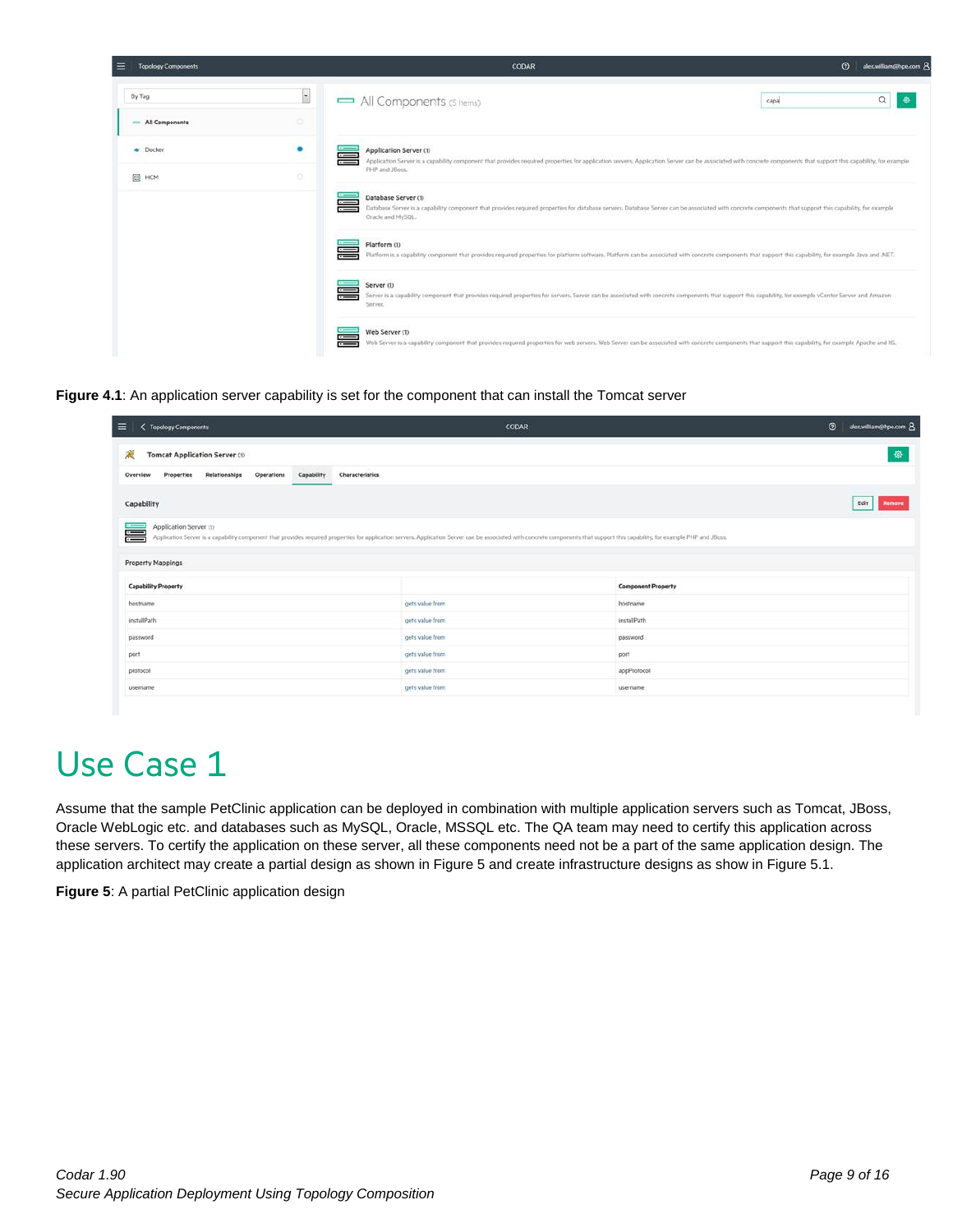

**Figure 5.1**: Micro Service Infrastructure designs to certify on multiple servers like Tomcat, JBoss, PostgreSQL and MySQL



**Figure 5.2:** Infrastructure designs filtered to list the matched capabilities based on partial design

| C Dasgn Composition<br><b>Custom Selection</b><br>٠<br>Madifiable Properties<br>[outtomdestription]<br>Application Server *<br>Tomcat Prebaked Server (1.0.0)<br>٠<br>Database Server <sup>*</sup><br>MySQL Prebaked Server (1.0.0)<br>٠<br>We are at mus in | <b>O</b> General | Service Design * |  |
|--------------------------------------------------------------------------------------------------------------------------------------------------------------------------------------------------------------------------------------------------------------|------------------|------------------|--|
|                                                                                                                                                                                                                                                              |                  |                  |  |
|                                                                                                                                                                                                                                                              |                  |                  |  |
|                                                                                                                                                                                                                                                              |                  |                  |  |
|                                                                                                                                                                                                                                                              |                  |                  |  |
|                                                                                                                                                                                                                                                              |                  |                  |  |
|                                                                                                                                                                                                                                                              |                  |                  |  |
|                                                                                                                                                                                                                                                              |                  |                  |  |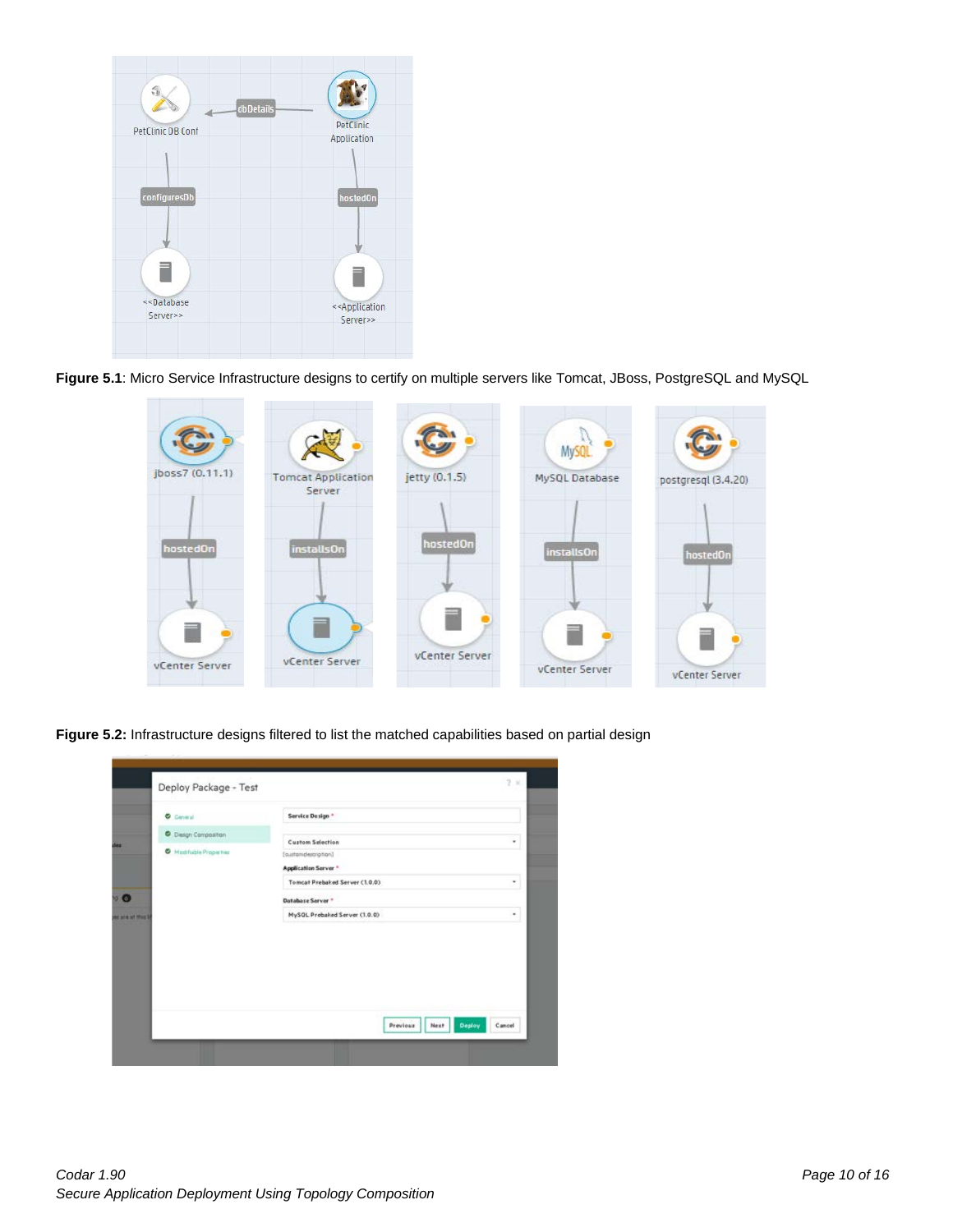### Benefits

When an application QA engineer deploys the aspplication using partial design, the UI lists two infrastructure designs as shown in Figure 5.1. As per the characteristics of this feature, the UI can list all the infrastructure designs that contain the application and database servers and those that satisfy or match the partial design capabilities as shown in Figure 5.2. This figure shows an additional infrastructure design option: "Two Tier Infrastructure on AWS-Weblogic/Oracle".

Without this feature, the application QA engineer will be given a list of all the available infrastructure designs that may not match the application design and users may need to search for the matching infrastructure on which they want to deploy the application. Using this feature avoids this complexity.

# <span id="page-10-0"></span>Use Case 2

The second advantage of the topology composition feature in Codar is to prevent the user from deploying the application on the infrastructure design not meant to be used by a persona other than the one it is designed for. For example, an application developer or the application QA team must not deploy the application on the infrastructure design meant for the stage and production environments. An application release manager must not wrongly choose the infrastructure design designated only for development and testing purposes.

### Application developer

Consider a developer who wants to deploy the application and execute some unit tests. The developer's team may not have Tomcat and MySQL on two different servers. They may choose to install them in a single server that can be from VMware or they may use existing infrastructure. In this case, the application architect will create an infrastructure design similar to the following designs.

Figure 6: Single-tier AWS & OpenStack infrastructure Figure 6.1: Single-tier existing infrastructure



### Application QA

An application QA engineer may deploy the same application to test on multiple infrastructures that may contain Tomcat and MySQL servers, JBoss and MSSQL servers, and Oracle WebLogic and Oracle servers. The application architect can create multiple designs to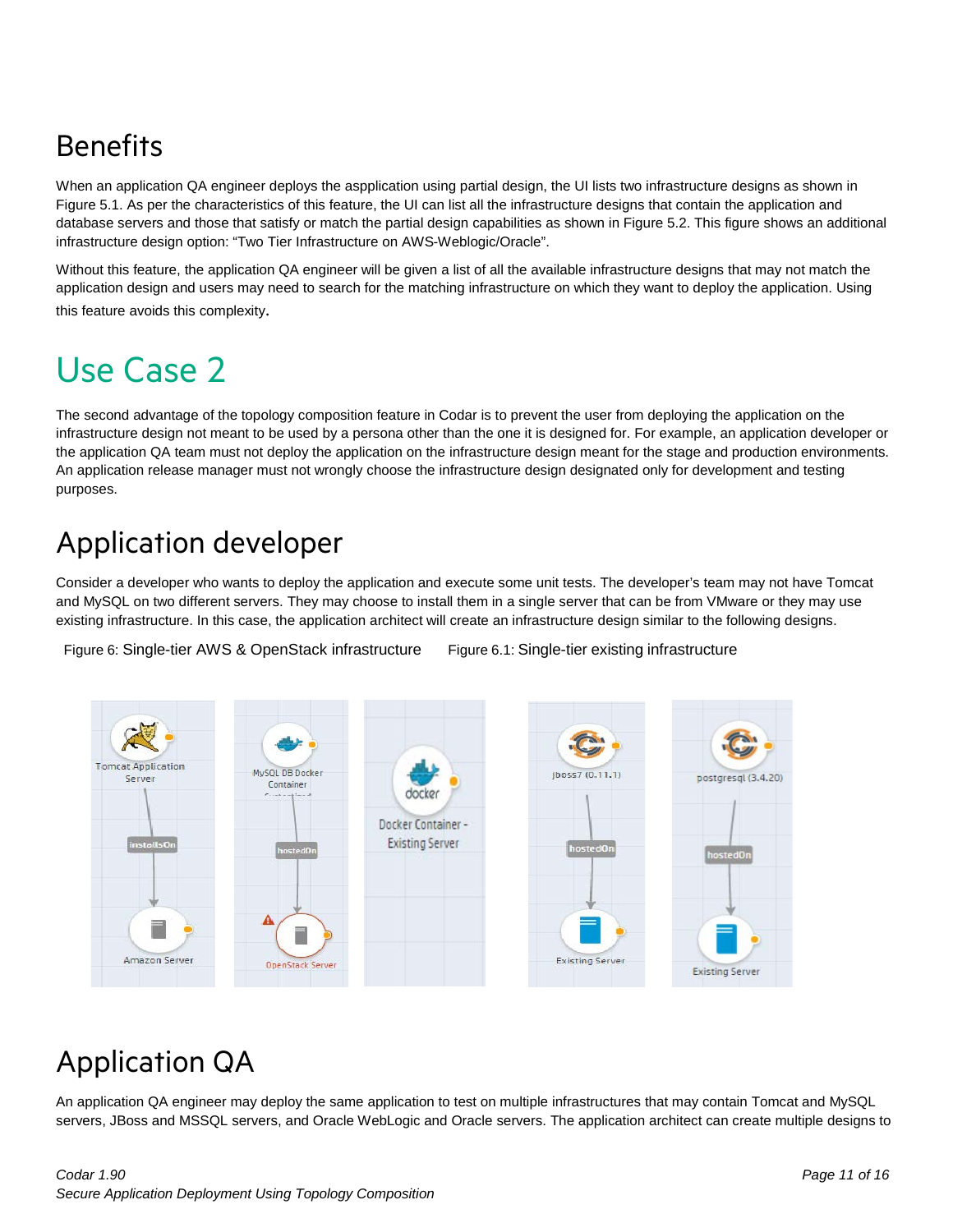support these combinations. One of the combination can be created as shown in Figure 5.1. You can also see Figure 6 for more infrastructure designs.

### Application release manager

An application release manager may deploy the same application on a complex infrastructure that involves a load balancer configuration. Typically, in the stage and production environments, a load balancer is available to balance the requests. The application architect may need create an infrastructure design that contains an additional component to configure a software load balancer on the same Tomcat server as shown in Figure 8.



**Figure 7**: Partial design that contains Application and Database components with Apache load balancer

All of the above infrastructure designs must be associated with the following tags. The tags are case-sensitive.

- Development environment infrastructure designs must be associated with a tag named 'DEVELOPMENT'.
- Test environment infrastructure designs must be associated with a tag named 'TESTING'.
- Stage environment infrastructure designs must be associated with a tag named 'STAGING'.
- Production environment infrastructure designs must be associated with a tag named 'PRODUCTION'.

Figure 8: Micro Service or Application Server Infra Designs that can cater to above partial design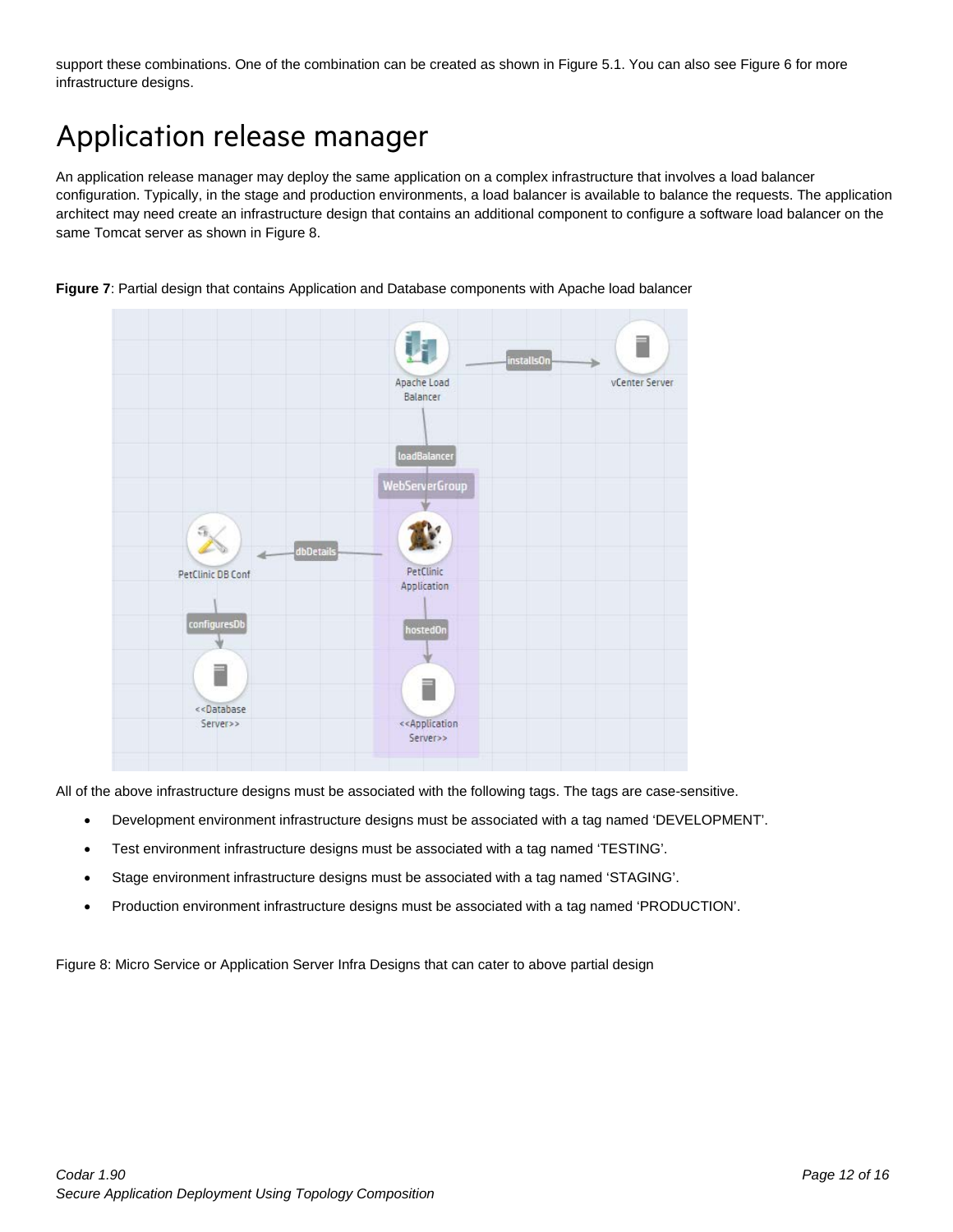

#### Benefits

At the time of deploying an application, a developer is given an option to choose the infrastructure design that is created for the development environment, a tester is given an option to choose the infrastructure design that is created for the test environment, and

an application release manager is given an option to choose between the stage and production environments.

**Figure 9**: Packages available across different lifecycle stages

| x Coder<br><b>Codar</b>                                                                                                                                                                                                                                                                                                                                                                     | $x = 1$                                                                                                                                                                                                                                                                                                                                    |                                                                                                                                                                                                                                                                                                 |                                                                                                                                                                                                                                                                                                                                                                  |                                                                                                                                                                                                                                                                                                                                                                                                                             |                               |
|---------------------------------------------------------------------------------------------------------------------------------------------------------------------------------------------------------------------------------------------------------------------------------------------------------------------------------------------------------------------------------------------|--------------------------------------------------------------------------------------------------------------------------------------------------------------------------------------------------------------------------------------------------------------------------------------------------------------------------------------------|-------------------------------------------------------------------------------------------------------------------------------------------------------------------------------------------------------------------------------------------------------------------------------------------------|------------------------------------------------------------------------------------------------------------------------------------------------------------------------------------------------------------------------------------------------------------------------------------------------------------------------------------------------------------------|-----------------------------------------------------------------------------------------------------------------------------------------------------------------------------------------------------------------------------------------------------------------------------------------------------------------------------------------------------------------------------------------------------------------------------|-------------------------------|
| $\leftarrow$ - C                                                                                                                                                                                                                                                                                                                                                                            |                                                                                                                                                                                                                                                                                                                                            |                                                                                                                                                                                                                                                                                                 | Brbans://16.103.31.119:8444/csa/releasepipeline/backades/index.isp#/versiondetail/842f762f3eB94fdc9a06f1ea3b0080ec/APPLiCATION_ARTIFACT_CONTAINER/SEQUENCE_ARTIFACT_CONTAINER/SEQUENCE_ARTIFACT_CONTAINER                                                                                                                                                        |                                                                                                                                                                                                                                                                                                                                                                                                                             | ☆■                            |
| Notice: You have 77 days remaining on your trial license.                                                                                                                                                                                                                                                                                                                                   |                                                                                                                                                                                                                                                                                                                                            |                                                                                                                                                                                                                                                                                                 |                                                                                                                                                                                                                                                                                                                                                                  |                                                                                                                                                                                                                                                                                                                                                                                                                             |                               |
| <b>CODAR</b>                                                                                                                                                                                                                                                                                                                                                                                |                                                                                                                                                                                                                                                                                                                                            |                                                                                                                                                                                                                                                                                                 |                                                                                                                                                                                                                                                                                                                                                                  |                                                                                                                                                                                                                                                                                                                                                                                                                             | 田<br>admin<br>Help            |
| Release Pipeline                                                                                                                                                                                                                                                                                                                                                                            |                                                                                                                                                                                                                                                                                                                                            |                                                                                                                                                                                                                                                                                                 |                                                                                                                                                                                                                                                                                                                                                                  |                                                                                                                                                                                                                                                                                                                                                                                                                             |                               |
|                                                                                                                                                                                                                                                                                                                                                                                             |                                                                                                                                                                                                                                                                                                                                            |                                                                                                                                                                                                                                                                                                 |                                                                                                                                                                                                                                                                                                                                                                  |                                                                                                                                                                                                                                                                                                                                                                                                                             |                               |
| Codar Sequence Design (3-test)<br>窑                                                                                                                                                                                                                                                                                                                                                         |                                                                                                                                                                                                                                                                                                                                            |                                                                                                                                                                                                                                                                                                 |                                                                                                                                                                                                                                                                                                                                                                  |                                                                                                                                                                                                                                                                                                                                                                                                                             |                               |
|                                                                                                                                                                                                                                                                                                                                                                                             |                                                                                                                                                                                                                                                                                                                                            |                                                                                                                                                                                                                                                                                                 |                                                                                                                                                                                                                                                                                                                                                                  |                                                                                                                                                                                                                                                                                                                                                                                                                             |                               |
| Release Pipeline<br>Deployments<br>Overview                                                                                                                                                                                                                                                                                                                                                 | Schedules                                                                                                                                                                                                                                                                                                                                  |                                                                                                                                                                                                                                                                                                 |                                                                                                                                                                                                                                                                                                                                                                  |                                                                                                                                                                                                                                                                                                                                                                                                                             |                               |
|                                                                                                                                                                                                                                                                                                                                                                                             |                                                                                                                                                                                                                                                                                                                                            |                                                                                                                                                                                                                                                                                                 |                                                                                                                                                                                                                                                                                                                                                                  |                                                                                                                                                                                                                                                                                                                                                                                                                             |                               |
| Package Workflow                                                                                                                                                                                                                                                                                                                                                                            |                                                                                                                                                                                                                                                                                                                                            |                                                                                                                                                                                                                                                                                                 |                                                                                                                                                                                                                                                                                                                                                                  | All Shanes<br>$\bullet$ .<br>Sainh                                                                                                                                                                                                                                                                                                                                                                                          | $\cdot$ 0<br>View by Packages |
| <b>L</b> Development<br>$\bullet$                                                                                                                                                                                                                                                                                                                                                           | Testing <sup>6</sup><br>$\bullet$                                                                                                                                                                                                                                                                                                          | htegration Test<br>$\circ$                                                                                                                                                                                                                                                                      | Staging @<br>$\bullet$                                                                                                                                                                                                                                                                                                                                           | Production @<br>$\bullet$                                                                                                                                                                                                                                                                                                                                                                                                   |                               |
| $\bullet$<br>21 Jankins URL:<br>http://ta103.31119;8068/job/My%20App/2<br>This is generated from Jenkins build<br>tool<br>Lestupdetechn 05/25/2016 30:38:45 PM<br>Created By agonn<br>1 Distinyed Institutes<br>Actio<br>$\bullet$<br>30 Jankins URL :<br>http://t6.f03.31119;8088/job/My%20App/2<br>This is generated from Jenkins build<br>tool<br>Last updated in 07/25/2016 10:36:58 PM | $\bullet$<br>17 Jankins URL 1<br>http://to.103.31119:8088/job/My%20App/T<br>This is generated from Jenkins build.<br>tool<br>List undated on 07/25/2016 @1754 AM.<br>Crashed By admin-<br>2 Deployed Instances<br>Acros<br>Denn<br>$\bullet$<br>Lest quidated on 07/21/2016 @13:30 AM<br>Cramius By edmin<br>2 Deployed Instances<br>Atlas | Damo Padcage<br>$\bullet$<br>List updated on 07/27/2016 123545 AN<br>Created By signin<br>3 Deptsyed Instances<br>Action<br>Package 12<br>$\bullet$<br>This has defect for for 1234 and<br>7888<br>Last updated an 07/20/2016 9 18:10 AM<br>Created By admin.<br>1 Desloyed Instances<br>Action | $\bullet$<br>Padcage 1<br>This padcage has new features,<br>enhancements and defect fives<br>Last updated on 0.02012018 @ to 10 AM.<br>Crainfed By edmin<br>* Deployed Instances<br>Atlant.<br>Dano Padcage<br>$\bullet$<br>This is to derio PLM for sequenced<br>delign.<br>East updated on 07/20/2016 9:1517 AM<br>Created By advan-<br>3 Deployed Institution | $\ddot{\circ}$<br>10 Jankins URL:<br>https://tb.103.31.119:8088/job/My%20App/?<br>This is generated from Jenkins build.<br>tool<br>Limit colds had an 07/25/2016 50:54:55 PM<br>Charled By agreer<br>5 Digitoved Institutes<br>Active Command Promote<br>18 Jankins URL:<br>$\bullet$<br>https/16.103.31.119;9088/job/My%20App/1<br>This is generated from Jenkins build<br>tool<br>MAS2 97.9 & 07/21/20 hs Safebbar fan 1. |                               |
| Chiated Evadrein<br>1 Deployed fraiteness<br><b>Ameri</b><br>Denio Padcage<br>$\circ$<br>Lem updated an 01/25/2016 10:30:00 PM<br>Greened By agents<br>1 Deployed Instances<br>Actos<br>14 Jersons URL 1<br>$\bullet$<br>$\sim$<br>$\sim$                                                                                                                                                   | Create Pkg for Dento<br>$\circ$<br>Law updated on 07/20/2016 10:3516 PM<br>Crashed By admin.<br>1 Electoyed Wettminer<br>Attim<br>$\bullet$<br>Parkage 26<br>This is for performance fix<br>Last updated on 07/20/2070 9 AT25 PM<br>Crasted Dy admin<br>$\overline{\phantom{a}}$                                                           | Package 10<br>$\bullet$<br>This has defect fix for 1234 and<br>7890<br>Lest spdated an 07/20/2016 9:17:54 AM<br>Created By admin<br>1 Dayloved Instances<br><b>Reserved</b>                                                                                                                     | <b>Action</b>                                                                                                                                                                                                                                                                                                                                                    | Created By adress.<br>5 Dealeyed Inmocent<br>Active Continues From its<br>16 Jenkins UPL:<br>$\bullet$<br>http://lo.103.31.119;8088/job/My120App/5<br>This is generated from Jenkins build<br>tool<br>Last up and on 07/25/2016 (FSL14 AM)<br>Created By adress<br>5 Distoyed Instances<br>1000<br>$\sim$<br>___                                                                                                            |                               |

When a developer deploys the application, only the infrastructure design created for the development environment is listed as shown in Figure 10.

**Figure 10**: Infrastructure designs listed for developers deploying on a development environment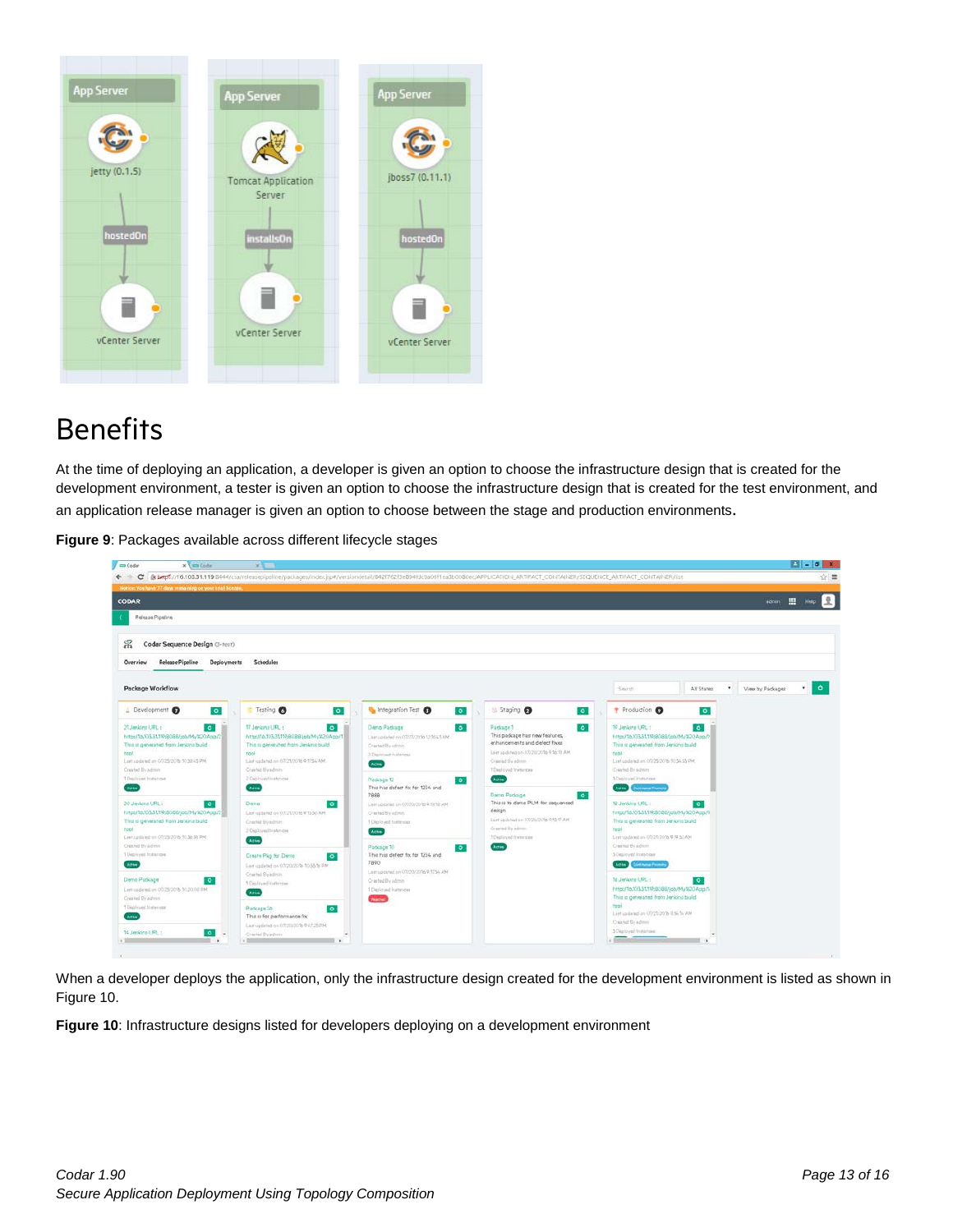| <b>O</b> Central            | Service Design *                                                          |
|-----------------------------|---------------------------------------------------------------------------|
| <b>O</b> Design Composition |                                                                           |
| C Hushalak Projection       | Custom Selection<br>٠<br>Institution and countries                        |
|                             | Application Server *                                                      |
|                             | Tomcat Prebaked Server (1.0.0)<br>٠                                       |
|                             | <b>Dutshase Server *</b>                                                  |
|                             | June.                                                                     |
|                             | <b>Education Andrew Area</b>                                              |
|                             | MySQL Pretailed Server (1.0.0)                                            |
|                             | Sergie Tier Dev Platform (1/3/3)<br>Single Tier Dev Platform - 30 (1.0.0) |
|                             |                                                                           |

Similarly, when the QA engineer and release manager try to deploy the application, infrastructure designs created in the test, and stage and production environments respectively are listed for these roles.

| <b>O</b> General      | Service Design *                                    |
|-----------------------|-----------------------------------------------------|
| O Delign Composition: |                                                     |
| C Haddalek Freember   | <b>Custom Selection</b><br>٠<br>Institutescriptural |
|                       | Application Server +                                |
|                       | Tomcat Prebaked Server (1.0.8)                      |
|                       | Database Server 1                                   |
|                       | <b>Britis</b>                                       |
|                       | The police and services                             |
|                       | MySQL Preliated Server (1020)                       |
|                       | Two Tay Tast Platform - JEwa/MillOL (1.00)          |
|                       | Two Tay Test Platform - Tomcat/MyUQL (1001)         |
|                       | Two Tier Jefr on AWS / Webbypt/Drade (10:0)         |
|                       |                                                     |
|                       |                                                     |
|                       | Sout Edition<br>Previous.<br>Cancel                 |
|                       | <b>The Company</b>                                  |

**Figure 12**: Infrastructure designs listed for application release manager deploying on Stage environment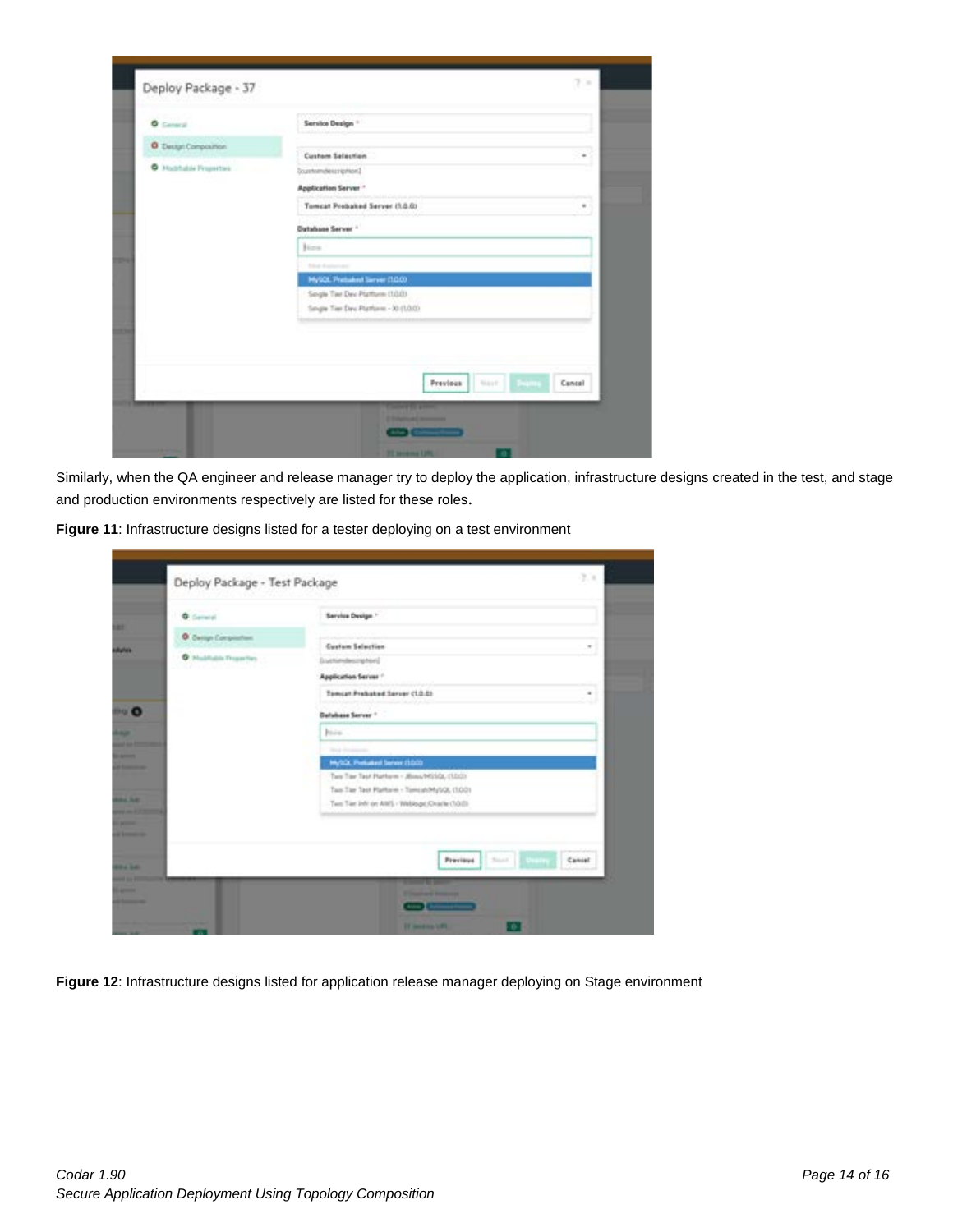| D. Design Competent<br>Costom Selection<br><b>B</b> Maddutch Househour<br>Duesenheimighed<br>Application Server *<br>Tempor Probabilitätiver (1.0.0)<br><b>Database Server 1</b><br><b>Basico</b><br><b>This Selection</b><br>Multi The Stage Purnam (SSS)<br>MySQL President Server (3020) | <b>D</b> General | Service Design."<br><b>San Art College Lin</b> |  |
|---------------------------------------------------------------------------------------------------------------------------------------------------------------------------------------------------------------------------------------------------------------------------------------------|------------------|------------------------------------------------|--|
|                                                                                                                                                                                                                                                                                             |                  |                                                |  |
|                                                                                                                                                                                                                                                                                             |                  |                                                |  |
|                                                                                                                                                                                                                                                                                             |                  |                                                |  |
|                                                                                                                                                                                                                                                                                             |                  |                                                |  |
|                                                                                                                                                                                                                                                                                             |                  |                                                |  |
|                                                                                                                                                                                                                                                                                             |                  |                                                |  |
|                                                                                                                                                                                                                                                                                             |                  |                                                |  |
|                                                                                                                                                                                                                                                                                             |                  |                                                |  |
|                                                                                                                                                                                                                                                                                             |                  |                                                |  |
|                                                                                                                                                                                                                                                                                             |                  |                                                |  |
|                                                                                                                                                                                                                                                                                             |                  |                                                |  |

## <span id="page-14-0"></span>Conclusion

The topology composition feature helps the end user choose the right infrastructure that must be used for the corresponding lifecycle environment and prevents developers and testers from deploying their application on elevated environments in a more secured manner. It can also match infrastructure design based on the capabilities configured in partial design. This allows users to select from

the infrastructure design that is filtered based on the capabilities match found in partial design.